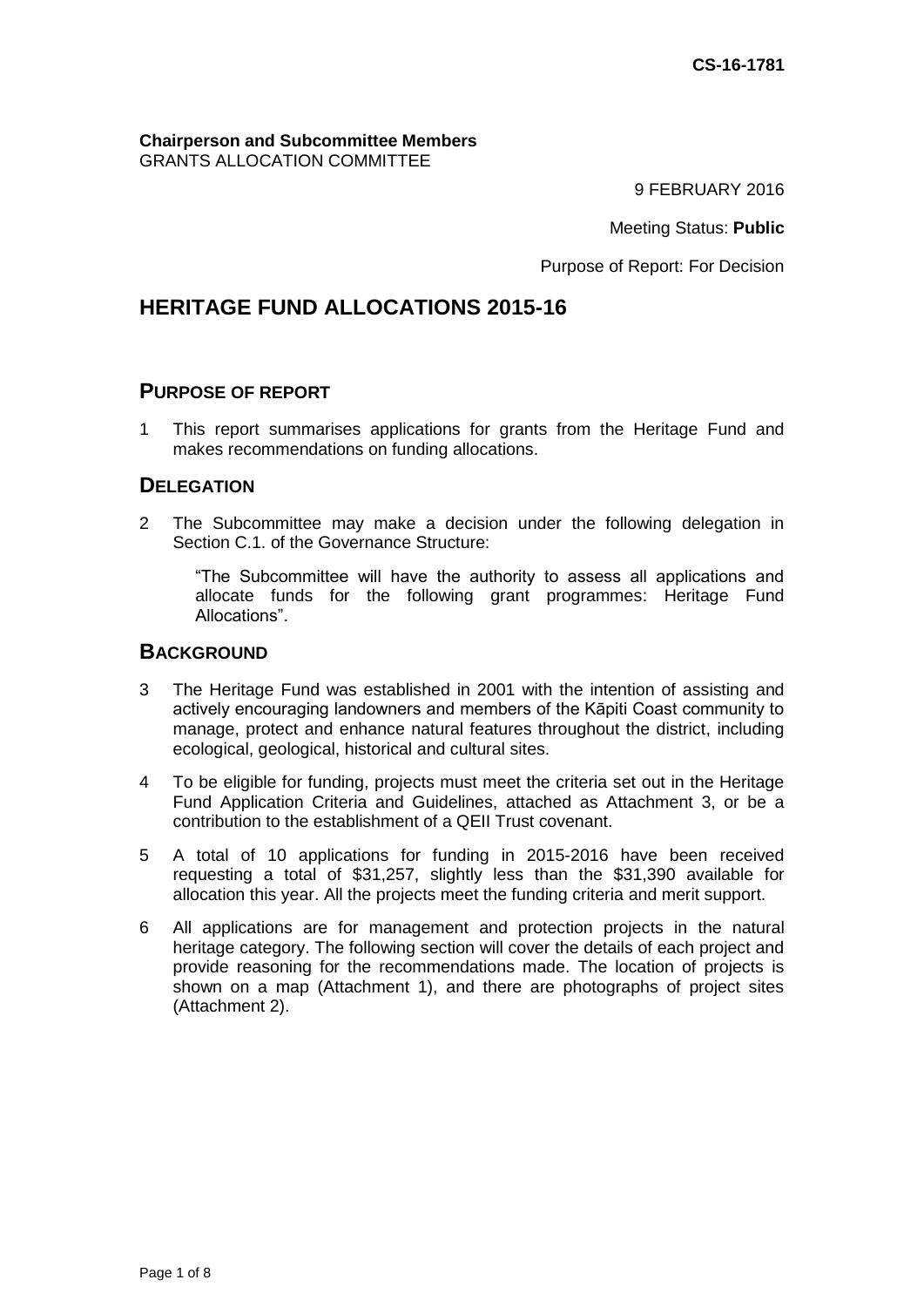#### **CONSIDERATIONS**

#### **319 Mangaone North Road, Te Horo**

- 7 The owners seek funding to support the establishment of an extensive network of self-setting predator traps throughout a 55ha area of established and regenerating native bush in the Tararua foothills protected by a QEII Trust covenant.
- 8 Since establishing the covenant in 2008 the owners have controlled possums, stoats and rats that invade from neighbouring pine plantations and the nearby Tararua Forest Park. Now in their late 60's, the owners are struggling to sustain current methods requiring frequent checking of single strike kill traps, and the carting of heavy loads of poison bait to bait stations. Further, they want to reduce the risk that poisons pose to dogs used by visiting hunters who control pigs and goats.
- 9 With the advent of self-setting kill traps for possums, stoats and rats that need checking only every three months, the owners see the potential of continuing to effectively control pest animals themselves for years to come. The traps are expensive compared to traditional traps, and they are seeking a grant to subsidise their purchase.
- 10 The application meets the Heritage Fund criteria for a natural heritage protection project, because controlling pest animals is essential to maintaining the ecological health of native forest ecosystems.
- 11 The application is for **\$3,500** out of a project cost of **\$7,000.** It is recommended that **\$3,500** is granted.

#### **647 Rahui Road, Ōtaki**

- 12 An escarpment runs above the end of Rahui Road that is partly clad in native bush, identified and protected in the District Plan Heritage Register as ecological site K025.
- 13 At 647 Rahui Road the bush covers the upper part of the escarpment, with the remainder of the steep slope in rough pasture. During the last three years the owners have fenced and retired a small area below the bush. With Council advice they have planted the retired area with local native trees, which have grown quickly.
- 14 The success of this pilot project has inspired the owners to fence, retire and plant a larger area of .24ha to buffer the ecological site and improve connectivity with an unprotected strip of native bush running along the toe of the escarpment beside Rahui Road. They have contacted the QEII National Trust with the intention of covenanting the ecological site and the retired areas to protect them in perpetuity.
- 15 The application is for funding to subsidise planting 1,000 eco-sourced native trees this winter. Next year another 1,000 trees will be planted, completing that phase of the project. The owners will then maintain the trees until they are well established. The planted area of pioneering species will buffer the existing bush, and eventually merge with it through natural succession of canopy species such as kohekohe.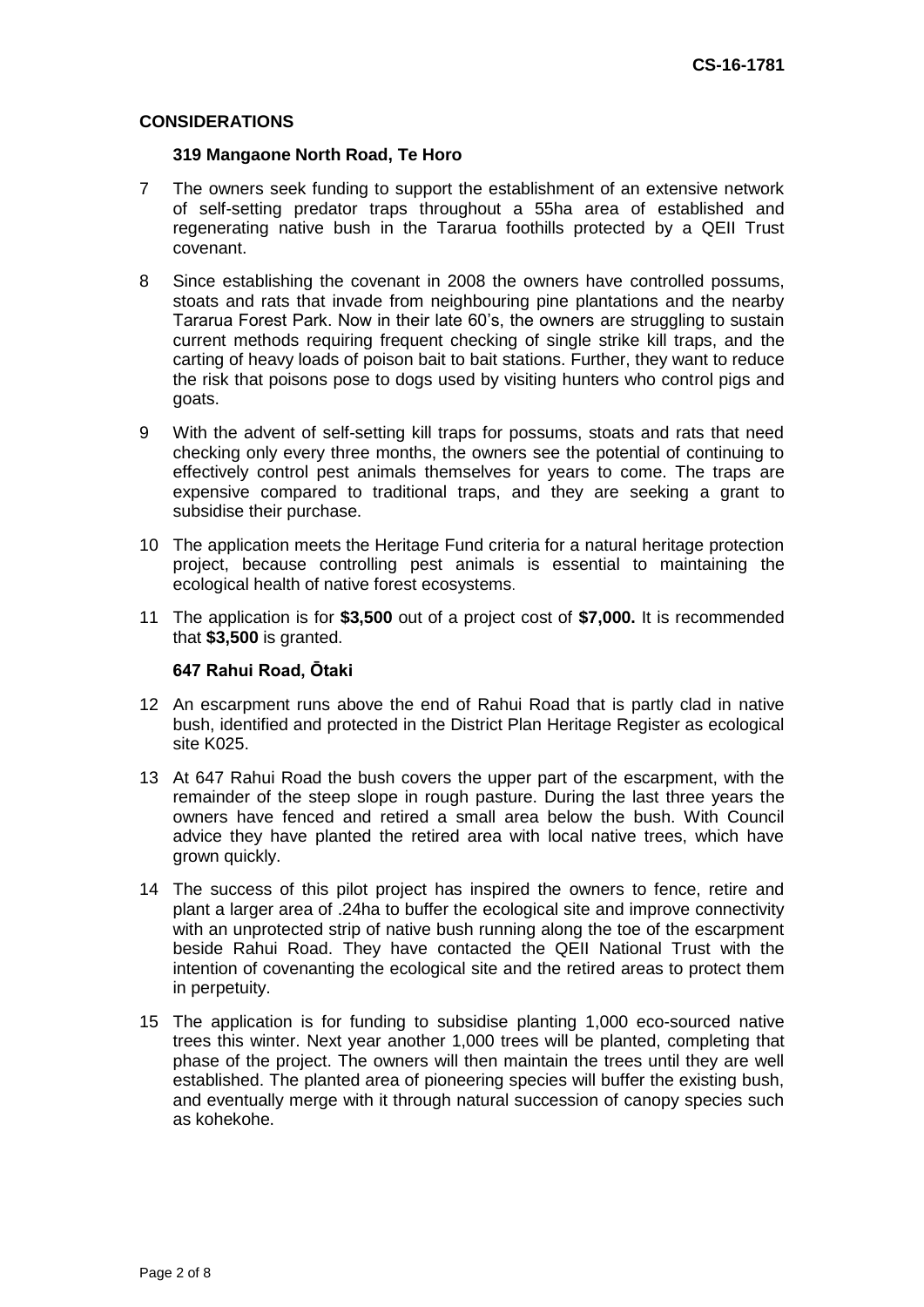- 16 This restoration project meets Heritage Fund criteria and should have significant biodiversity benefits. In addition to buffering the ecological site a large new area of bush habitat will be created and eventually protected by covenant.
- 17 The application is for **\$3,000** out of a project cost of **\$6,000**. It is recommended that **\$3,000** is granted.

#### **176 Te Hapua Road, Te Horo**

- 18 This is a Natural Heritage Management project to enhance parts of the regionally significant Te Hapua wetland, which is registered as an ecological site (K057) in the District Plan Heritage Register. The parts of the wetland complex on this property are protected by a QE II covenant.
- 19 The owner is following a management plan for restoration of the wetland prepared by ecologist John Preece, and has received advice and support from Kāpiti Coast District Council, Greater Wellington Regional Council and the Department of Conservation. The restoration sites were fenced to exclude stock, pine and willow trees and other pest plants that were degrading the wetland were removed, and the owner is replacing them with eco-sourced native plants grown in her own nursery. Pest animals such as possums and stoats are being controlled using traps. The owner keeps a restoration diary, and has recorded spending more than 200 hours a year on the project.
- 20 The owner helped establish a residents' care group for the greater Te Hapua wetland which has been active in promoting restoration and sustainable management.
- 21 The application is for **\$2,750** out of a project cost of **\$5,500,** to cover plant purchase, nursery expenses, and the employment of a labourer to help with heavy work too onerous for the applicant, who is in her 70's. The project meets the Heritage Fund criteria. Therefore it is recommended that funds are granted as requested.

#### **516 State Highway 1, Waikanae**

- 22 This property was once the home of Henry Elder, a prominent early Waikanae settler, and one of the district's biggest colonial era landowners. Elder was unusual for his time in that he saw value in preserving areas of native bush. He preserved bush on the banks of the Waikanae River, on steep slopes and in gullies, and around the big house he built above the State Highway on the south side of the Waikanae River Bridge.
- 23 Some of what Elder preserved still exists, including a 6.7ha block of bush around the house site. This block of kohekohe-titoki-tawa forest is protected by QE II covenant and is listed on the District Plan Heritage Register as ecological site K071. It adjoins Council owned reserve land on the south bank of the Waikanae River upstream from the main trunk rail bridge.
- 24 Since buying the property 16 years ago the landowners have made efforts to enhance the bush through plant and animal pest control and extensive planting. Weeds have continued to be a problem however, partly because of severe infestations on adjacent land owned by Kāpiti Coast District Council, Kiwirail, and the New Zealand Transport Agency.
- 25 In collaboration with Greater Wellington Regional Council, Kāpiti Coast District Council has started a long-term programme to control weeds on the banks of the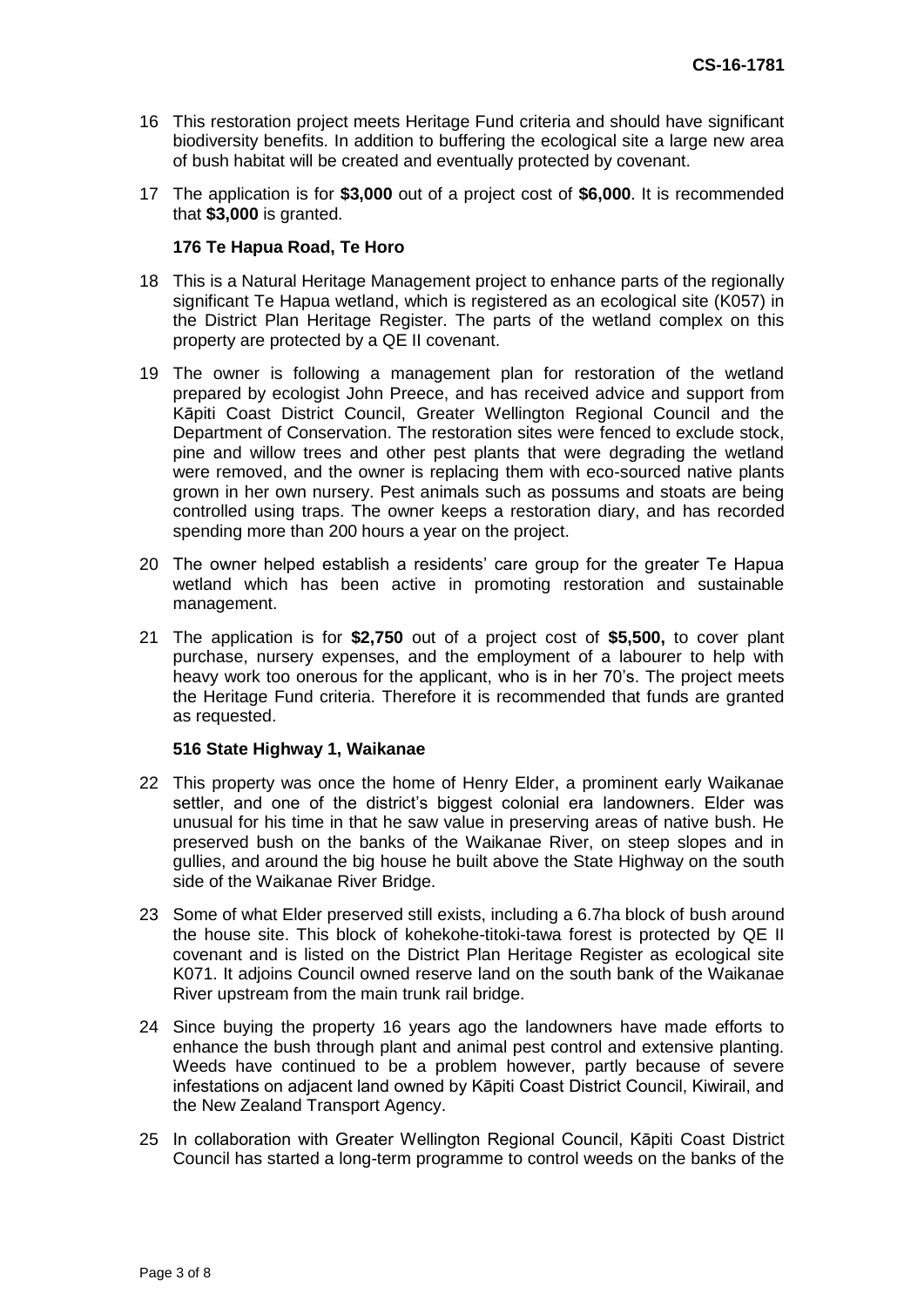Waikanae River. As part of this programme weeds are being controlled on Council land adjacent to the protected bush at 516 SH1.

- 26 The landowner has applied for **\$3,500** out of a project cost of **\$10,000** for weed control targeting vine weeds and *Tradescantia fluminensis* (wandering jew) within the covenant to dovetail with the control programme on adjacent public land. This would also benefit the council's programme, as it would help prevent reinvasion of public land by weeds from the covenant.
- 27 In 2014-15 the landowner was granted \$4,000 for stage two of the programme. Specialised weed control contractors were engaged and their work monitored by Council's Programme Manager Biodiversity. Initial control of environmental weeds was achieved across most of the covenant, but follow-up work is required.
- 28 The application meets the criteria for a natural heritage management project. Therefore it is recommended that **\$3,500** is granted.

#### **State Highway 1, Ōtaki**

- 29 This is a Natural Heritage Protection project to fence and permanently retire parts of Haruatai Forest adjacent to Haruatai Park in Ōtaki. Haruatai Forest is a 7ha swamp forest remnant listed as Ecological Site K015 in the District Plan Heritage Register.
- 30 Haruatai Forest is considered regionally significant because swamp forest and associated wetland habitat is nationally under-represented. The forest is part of Greater Wellington Regional Council's Key Native Ecosystem programme, which funds protective management of the region's top 64 biodiversity sites.
- 31 Though a corner of the forest extends into Haruatai Park most of the forest and surrounding farmland is in joint Maori ownership, administered by a trust. The farmland is leased to a farmer who grazes cattle in unprotected parts of the remnant. Cattle also get into other parts because of inadequate fencing.
- 32 Since 2008 Council's Biodiversity Programme Manager has collaborated with Greater Wellington Regional Council biodiversity staff to help the trust manage the forest by controlling pest plants and animals.
- 33 This collaboration resulted in meetings last year with the landowners, who agreed to fence and retire unprotected parts of the forest, upgrade the fencing around others and improve sustainability by fencing to reconnect a separated fragment.
- 34 Last year Te Wananga O Raukawa students studying the forest planted 300 native trees to start the planting programme. They will plant 1,000 trees this year.
- 35 The application is for **\$5,000** out of a project cost of **\$10,000.** Greater Wellington Regional Council will contribute \$5,000 as part of its Key Native Ecosystem programme.
- 36 Haruatai Forest is a high priority for protection and the application meets the Heritage Fund criteria. Therefore it is recommended that funds are granted as requested.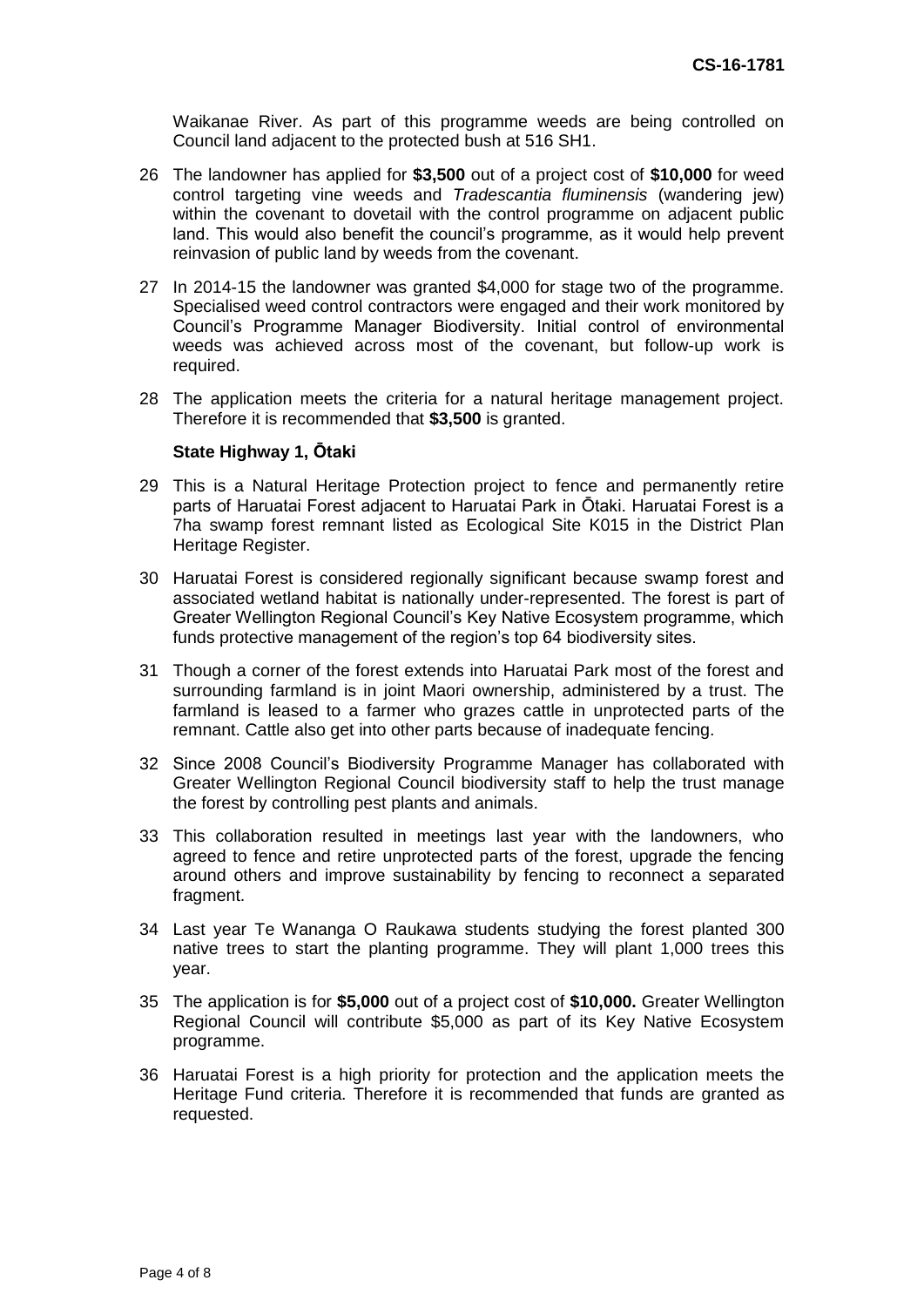#### **60 Awanui Drive, Waikanae**

- 37 The edge of Jack's Bush/Nga Manu, the largest and most important native coastal forest remnant in the district, extends onto residential properties in Awanui Drive in Waikanae. Jack's Bush/Nga Manu is listed in the District Plan Heritage Register as ecological site K133.
- 38 Residents with an ecological site on their properties can apply to the Heritage Fund to subsidise the cost of protective maintenance. The residents of 60 Awanui Drive have applied for a subsidy to engage a certified arborist to trim matai, kohekohe and titoki trees on the edge of the site, near their house.
- 39 Council has granted resource consent for trimming the trees subject to conditions, including a requirement for the work to be done by a certified arborist. Trimming is limited to thinning and the removal of deadwood and storm damaged limbs.
- 40 The application states that the trimming is to maintain and preserve ecological site K133. Trimming of native trees within ecological sites according to arboriculture criteria is seldom necessary to maintain or preserve a site's values, but may be the best option where the state and position of trees is hazardous, or adversely affecting the use of a residential section by the owners. Such cases need to be assessed through the resource consent process. In this case, resource consent was granted.
- 41 The application is for **\$1,650** out of a project cost of **\$3,305**. It is recommended that **\$1650** is granted.

#### **Waiorongomai Road, Ōtaki**

- 42 This is a natural heritage management project to restore Lake Waiorongomai, the largest (15.1ha) and most significant dune lake with a connection to the sea remaining in Foxton Ecological District. The lake and its riparian margins are listed in the District Plan as Ecological Site K001.
- 43 In addition to possessing regionally significant ecological values because of the habitat it provides for waterfowl and native fish, Waiorongomai is sacred to Ngā Hapu o Ōtaki, whose members are undertaking a long-term restoration project.
- 44 Though Waiorongomai and its connection to the sea survived the native vegetation clearance, drainage and farming that followed European settlement, the adverse effects of these activities degraded the lake to the extent that traditional eel harvesting was no longer viable.
- 45 Ngā Hapu o Ōtaki member Aroha Spinks is co-ordinating restoration of the lake's ecological health as part of her Massey University PhD programme. She secured support for the project from the Maori trust that administers Waiorongomai and most of the surrounding land, and from the farmer that owns the balance.
- 46 Greater Wellington Regional Council has contributed more than \$50,000 to fence the lake and its connection to the sea via Waiorongomai Stream.
- 47 Fencing allowed restoration planting to start this year around the lake margins, a milestone for the project. Greater Wellington also paid for installing a network of stoat traps around the lake that are maintained by hapu members. Nine stoats were caught within a few months of the traps' installation.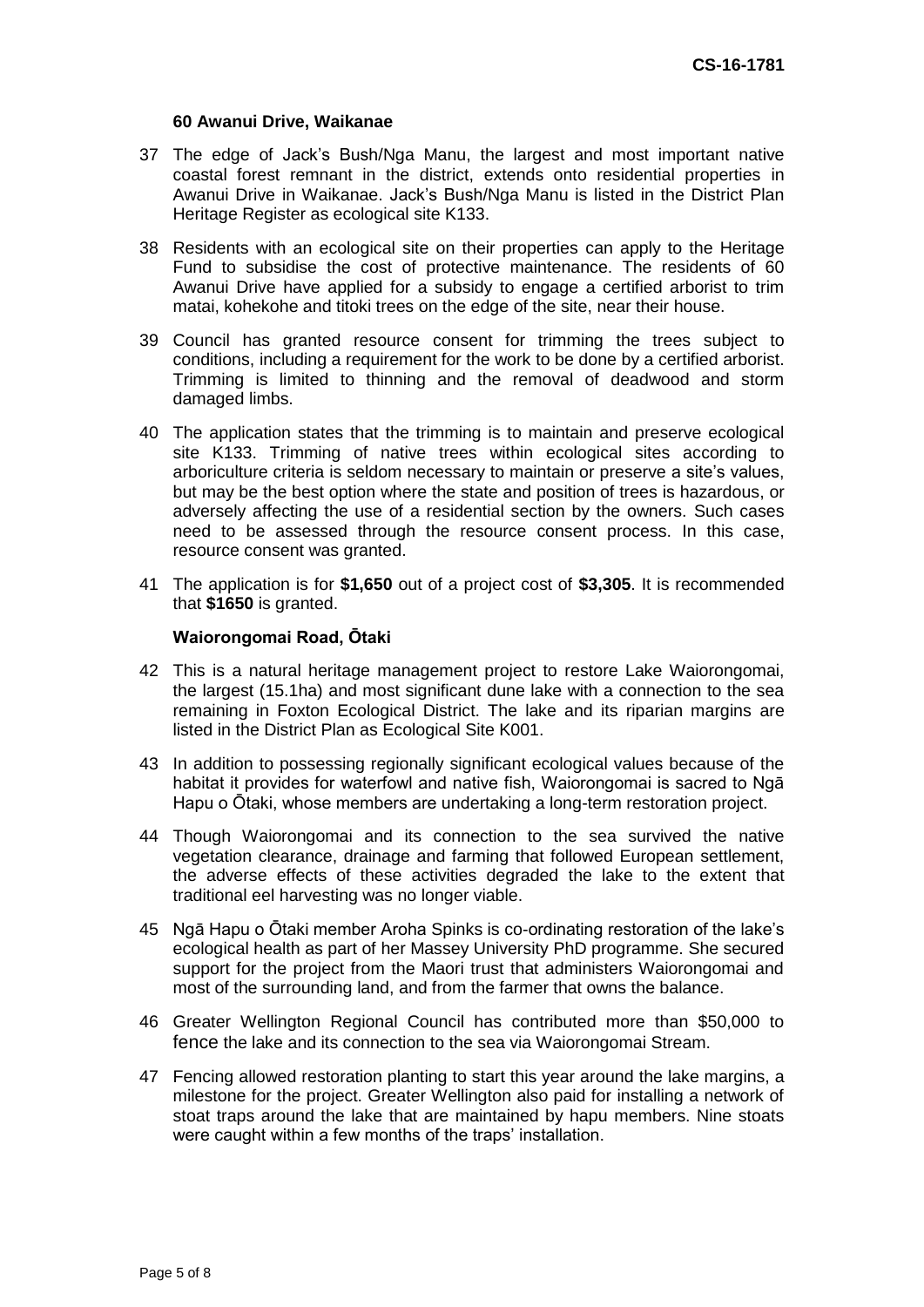- 48 The application is for **\$5,000** to buy local native plants for the restoration planting programme. The plants will be planted and maintained by hapu members.
- 49 Restoring Lake Waiorongomai is an ambitious long-term undertaking that will have significant ecological and social benefits. The project meets the Heritage Fund criteria. Therefore it is recommended that funds are granted as requested.

#### **366 State Highway 1, Paekākāriki**

- 50 On the foothills north of Paekākāriki are small remnants of kohekohe forest, an important coastal forest type reduced to less than 10% of its former extent. The remnant at 366 SH1, listed on the District Plan Heritage Register as Ecological Site K139, is well maintained by the landowners and in good condition, but threatened by environmental weeds.
- 51 The landowners have applied for funding to control an infestation of banana passionfruit, a vigorous exotic vine that smothers native vegetation and is capable of collapsing the forest canopy. The location and extent of the infestation make it necessary to engage a specialised contractor to achieve effective control.
- 52 The application is for **\$500** out of a project cost of **\$1,000**, with the applicant paying 50%. The application meets the Heritage Fund criteria. Therefore it is recommended that funds are granted as requested.

#### **1400 Ōtaki Gorge Road, Ōtaki**

- 53 This is a Natural Heritage Management Project to assist the control of pest animals and weeds on a 125ha block on the edge of Tararua Forest Park. The block is part of Ecological Site K017 and is almost entirely covered by native bush, including primary forest on steep faces that escaped logging.
- 54 As such it is a valuable part of an evolving 'mountains to the sea' ecological corridor that has the potential to link the wilderness of the Tararua Ranges to Kāpiti Island via the Ōtaki River. The block provides habitat for keystone species such as kereru, and has resident populations of many native forest bird species including tomtit, whitehead, rifleman and bellbird.
- 55 Pest animal control on this block complements intensive control on adjacent Department of Conservation land conducted as part of 'Project Kākā', an innovative ecological management initiative designed to improve biodiversity in selected areas of the Tararua Forest Park.
- 56 The applicants are dedicated conservationists who have already spent large amounts of money protecting and restoring biodiversity on their land. They are seeking a contribution of **\$2,750** toward the **\$5,500** cost of hiring a 'Bobcat' bulldozer and operator to maintain a 3km track used to access their bait station and kill trap network. The track has become overgrown and partly blocked by slips in recent years. Clearing the track will make it safer and easier to service the network vital to maintaining their ecological site's high values.
- 57 If Ōtaki Gorge Road remains closed it will be impossible to get the bulldozer on site. In that eventuality the funds would be used to purchase self-setting predator traps to augment the existing pest animal control network. The placement of selfsetting traps in remote and inaccessible parts of the block would result in pest animals being controlled effectively across a larger area, benefiting native flora and fauna.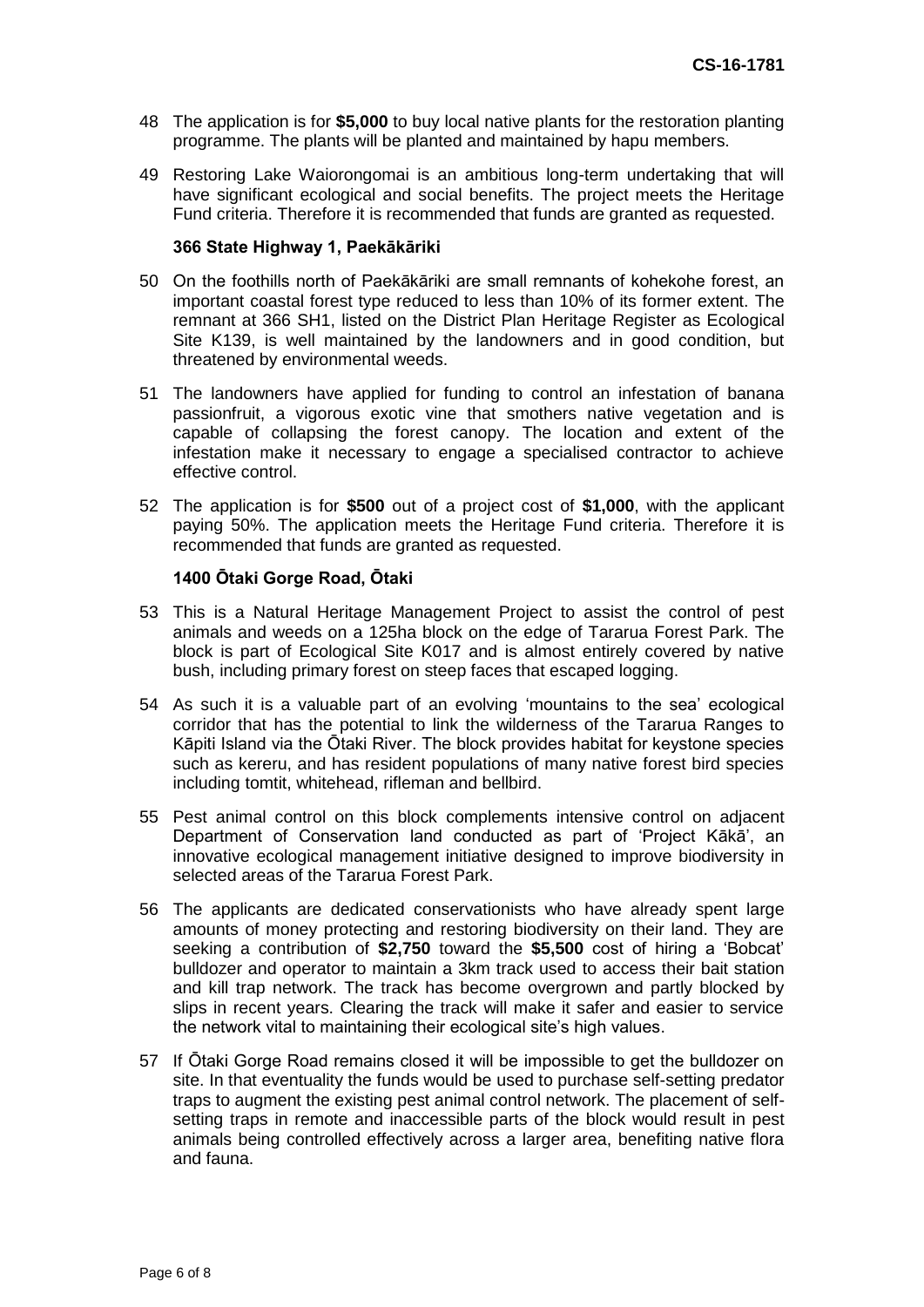- 58 In 2012-13 the landowners were granted \$1500 toward the cost of establishing their pest animal control network and to subsidise weed control. Council's Biodiversity Programme Manager subsequently visited the property and found that the funds were spent effectively, with pest plants and animals controlled across a large area.
- 59 This project meets the Heritage Fund criteria for natural heritage management. Therefore it is recommended that funds are granted as requested.

#### **228 State Highway 1, Paraparaumu**

- 60 On the uphill slope adjacent to State Highway 1 south of the Otaihanga roundabout is Muaupoko Forest, a 100ha remnant of kohekohe-nikau forest identified as Ecological Site K087 in the District Plan Heritage Register. Muaopoko Forest is classified as regionally significant because of its size, condition and diversity, and contains a rare plant (*Mazus novaezealandiae*), and a rare tree species (*Streblus banksii,* turepo). Part of the forest is included in Paraparaumu Scenic Reserve, managed by the Department of Conservation, another block is owned by the Forest and Bird Protection Society, and smaller areas are in private ownership.
- 61 Muaupoko Forest covers about 2.5ha of the property at 228 State Highway 1, whose owner has planted thousands of native trees on former farmland to buffer and enlarge the forest. In addition to controlling weeds and pest animals in the bush on his property, he voluntarily maintains possum bait stations in an adjacent Council water supply reserve.
- 62 The landowner has applied for funding to buy eco-sourced native trees to continue his planting project, which will eventually enlarge Muaopoko Forest by 1.5ha, providing more habitat for native wildlife. Tree species that were milled for timber and are no longer present, such as totara, matai and rimu, will be planted.
- 63 The application is for **\$3,607** out of a project cost of **\$7,214**. Muaopoko Forest is a high priority for protective management, and the project meets the Heritage Fund criteria. Therefore it is recommended that funds are granted as requested.

#### **ADDITIONAL CONSIDERATIONS**

#### Policy considerations

64 There are no policy implications associated with this report.

#### Legal considerations

65 There are no legal considerations.

## Financial considerations

66 If funding is approved as recommended, the 2015-2016 Heritage Fund budget will be underspent by \$133. There are no other financial considerations.

#### Significance and Engagement

67 This matter is not deemed significant under Council's Significance and Engagement Policy.